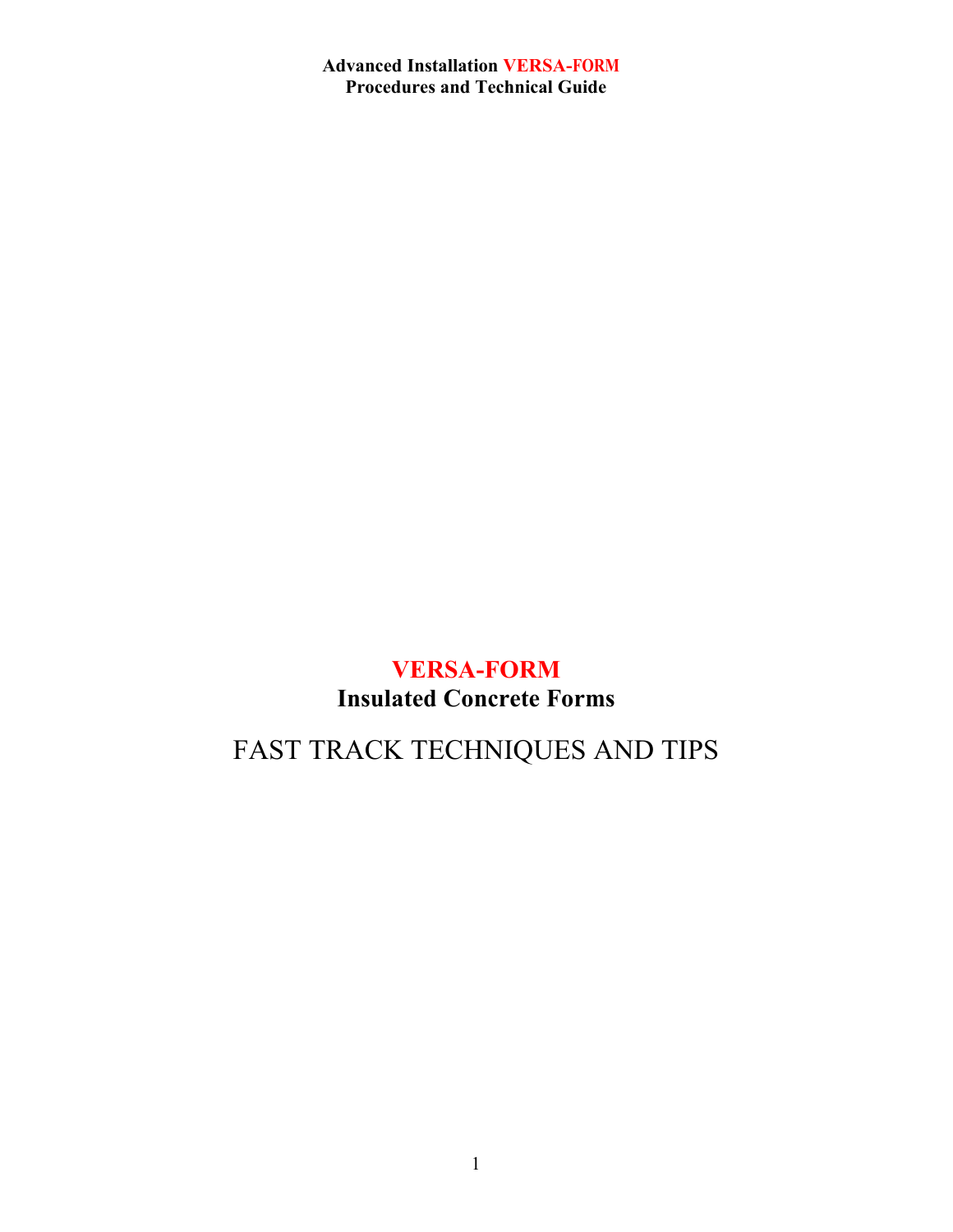## **TABLE OF CONTENTS**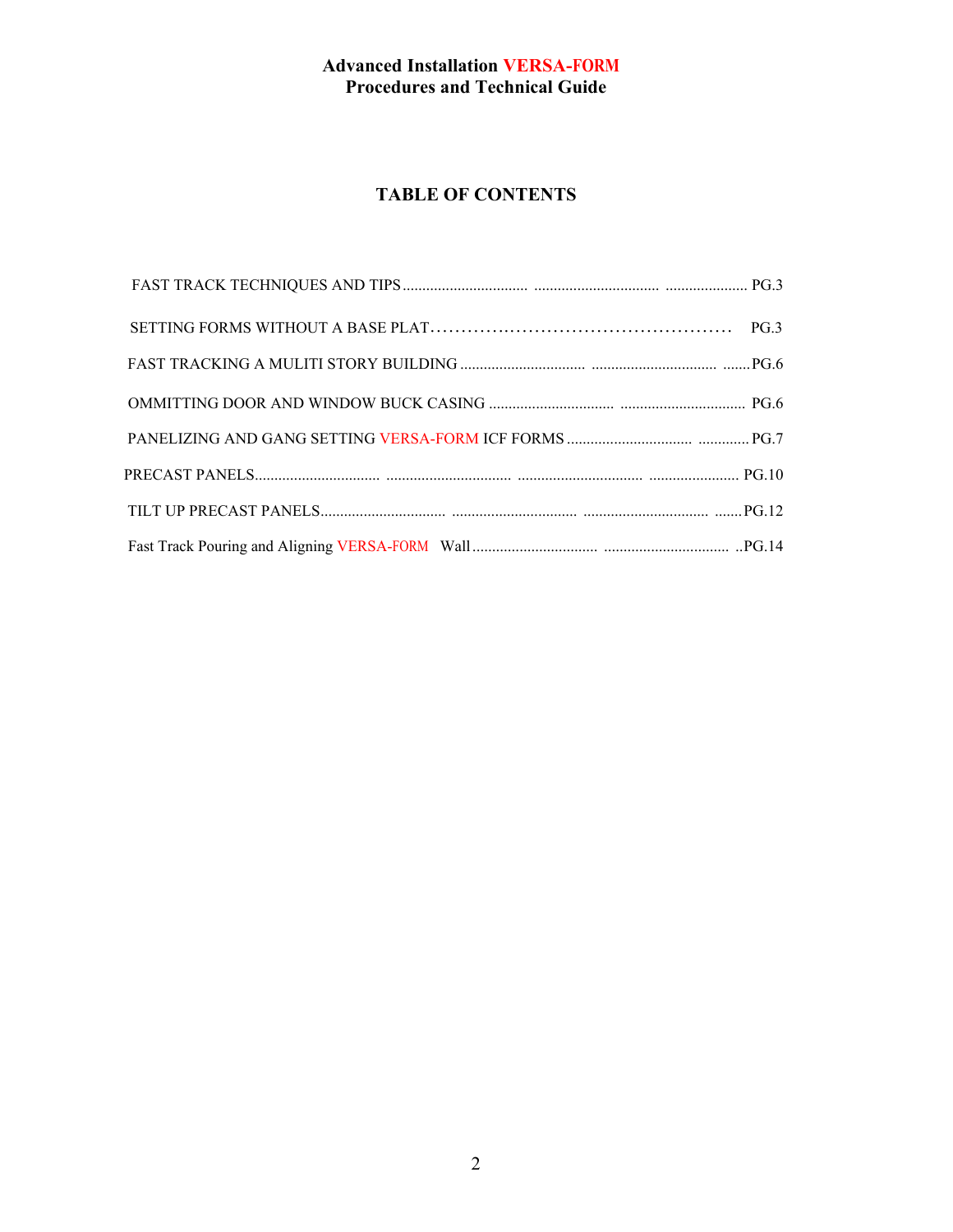#### **Setting Forms without a Base Plate**

It is possible to skip setting a base plate if you do a little pre planning at the time the footing or slab is poured. This is accomplished by wet setting full size connectors in the slab or footing wet concrete at 4ft. to 5ft. intervals. Set the connectors one half their height in the wet concrete leaving one half sticking out of the concrete. Make sure you have a good wall lines laid out while you position the connectors in the wet concrete. A good way to do this is to pull a string line from point to point and set the connectors on the edge of the string line.



When you return to set the forms chalk a line the same as you would to set a base plate. Take the ICF planks and insert the bottom connectors in the bottom side of the planks omitting the slots where the full size connectors that are in the slab will fit. If the full size connectors don't exactly hit on a precut slot in the plank take a hot knife or saw and cut a slot in the plank to match the full size connector. Once you have your base form set all of the rest of the form setting is the same as if you had set a base plate. Except with this method the wet set connectors will hold the base of the form in place. If for any reason you did not get the connectors in the concrete properly aligned. Take a sharp flat edge scraper and scrap the connectors off flush with the slab and set a base plate.

## **FAST TRACKING A MULITI STORY BUILDING**

Whenever erecting ICF forms on a multi story building it is well worth the time saved if you combine the interior framing work with the ICF walls. The simplest way to do this is to setup a temporary ribbon-bracing wall around the perimeter just like you would for a one-story wall. Except that you will need to stop the height of this wall at the bottom of the joist ledger. Also you do not need to use any diagonal braces. The floor joist will act as a brace. Complete all the interior walls to their correct plate heights. Then set all floor joists above permanently securing them in place on top of the interior wall partitions and temporarily fastening them on top of the temporary exterior ribbon partition. Leave the floor joist back the thickness of the ledger. This will allow you room to set the ledger on top of the ribbon wall plate. Permanently attach the ledger to the ends of the joist. Use joist hangers if required by code. Drill holes in the ledger for the anchor bolt to hold the ledger after the concrete is poured. Once the ledger is secure deck out the floor with sub floor sheeting materials. Now you have your floor above framed in place. And you have accomplished two items to expedite your job. One being you had to frame out the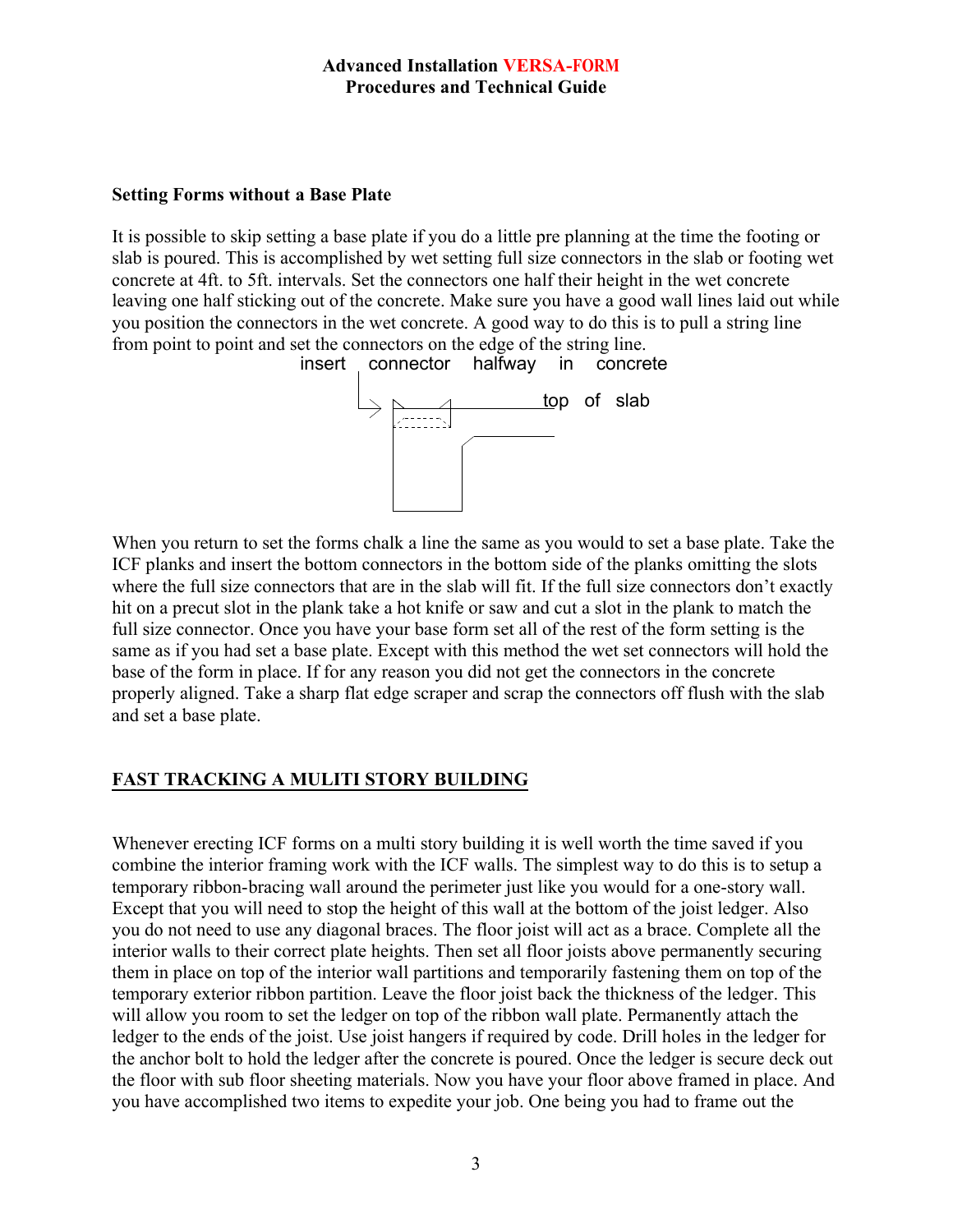interior walls and above floor anyway. And now you don't have to worry about scaffolding to pour the walls. The above floor deck will be your walkway to pour from. Also as soon as the ICF wall is poured you are immediately ready to start the next floor walls. Note: Temporary Tee shores could be used in lieu of ribbon wall studs.

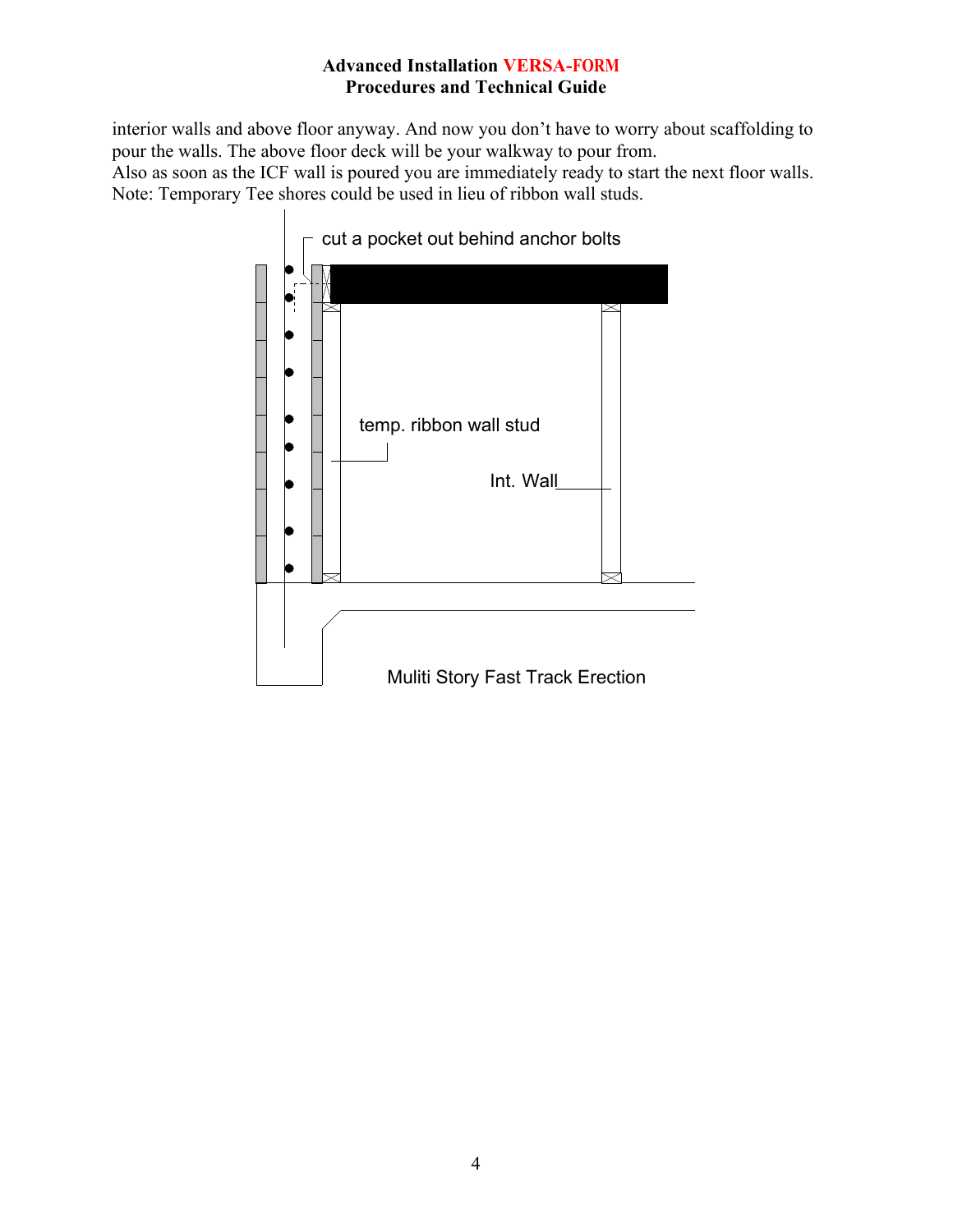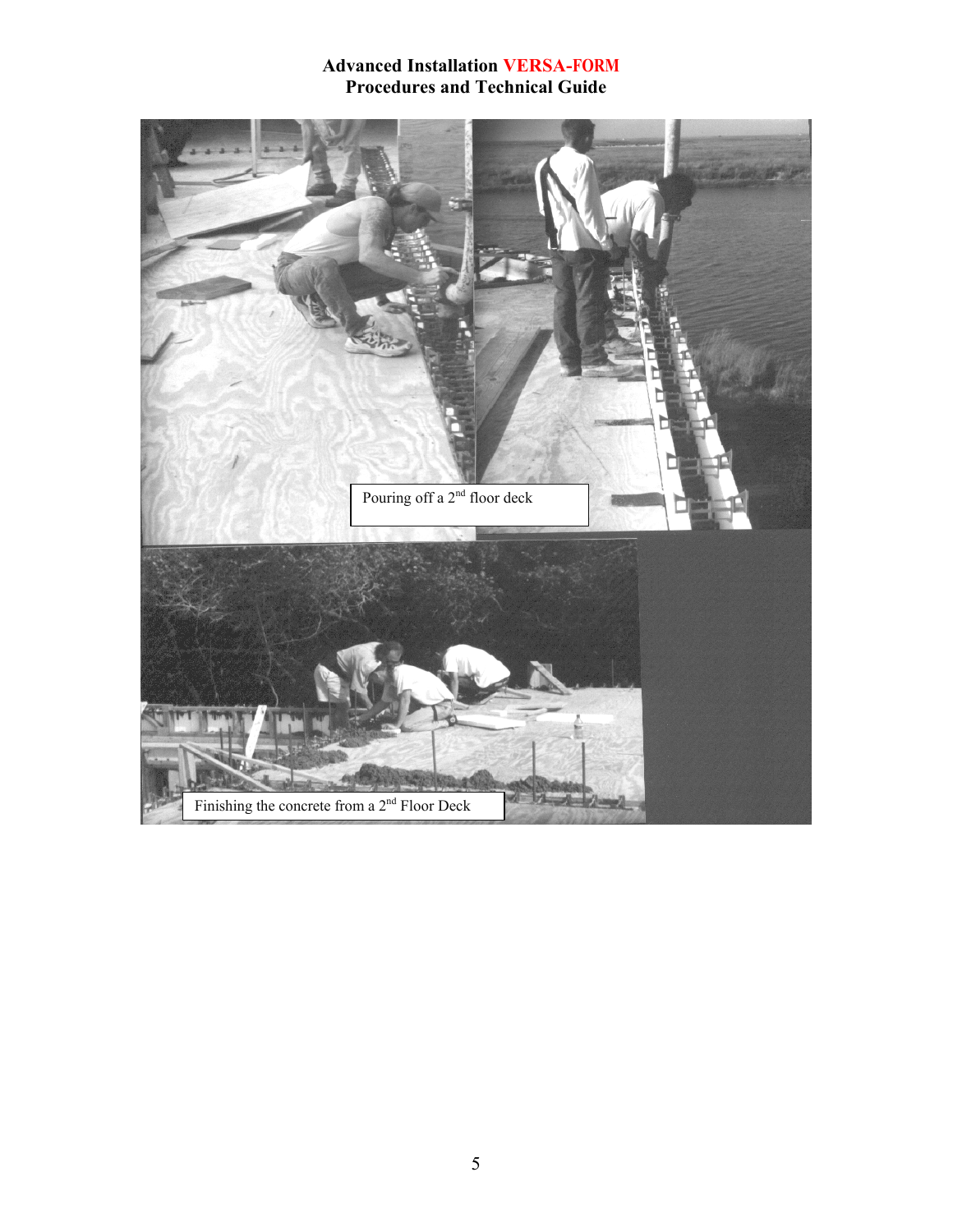#### **OMMITTING DOOR AND WINDOW BUCK CASING**

In lieu of casing wooden buck's frames you can add extra connectors around the perimeter of the buck. Cut a slot in the planks for an additional connector about 2 inches back from the sides of the buck frame and insert a connector. On the bottom and the top of the buck add additional half connectors flush with the edge of the buck. You may want to add a few small pieces of casing to keep the buck from slipping out of the forms.



Omitting The Casing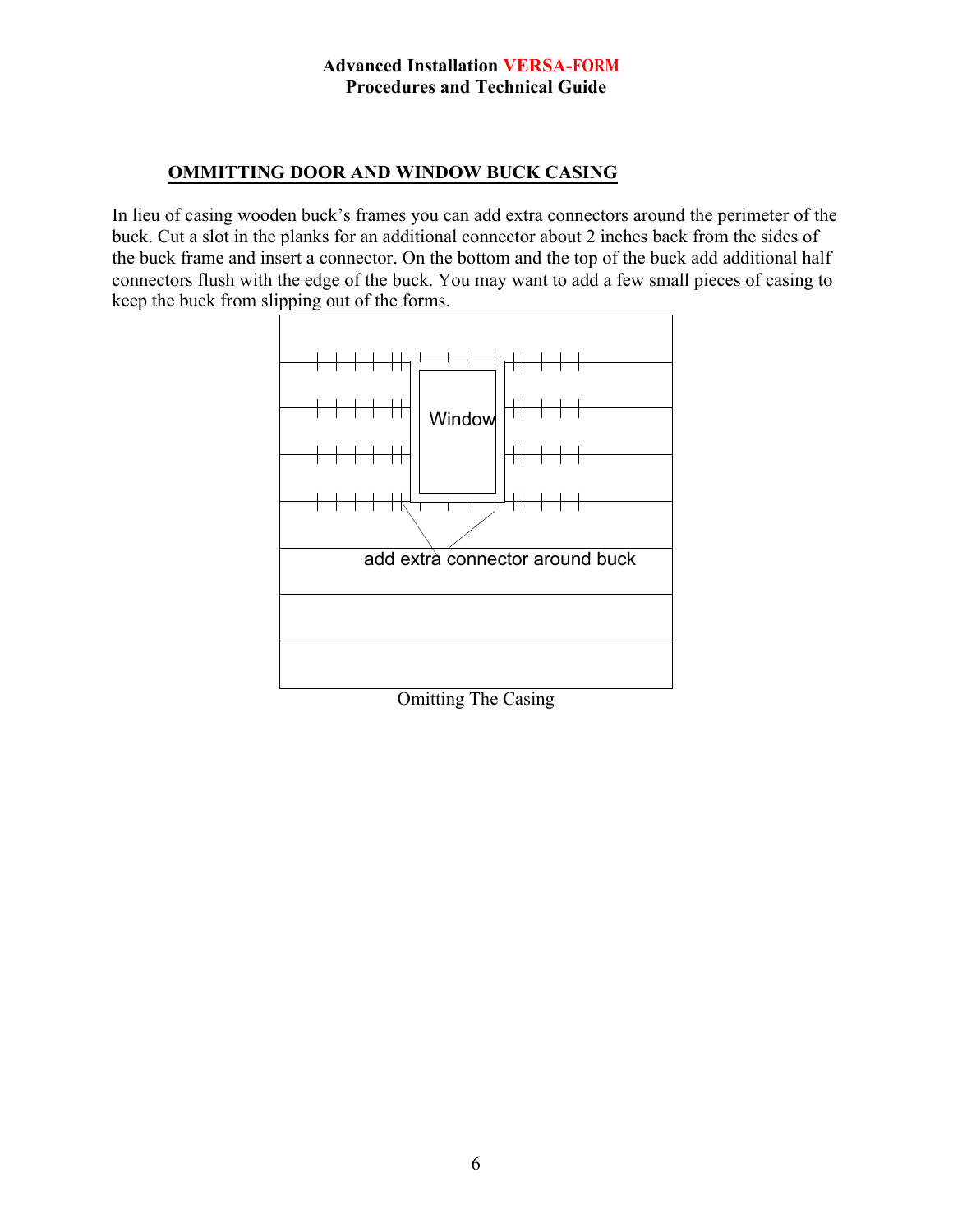#### **PANELIZING AND GANG SETTING VERSA-FORM ICF FORMS**

Prefabricating the ICF forms in modular sizes is an easy and fast way to set form whenever you have a large project or a repetitive forming sequence. Some of the most common panel sizes are 4ft. x 8ft, 5ft. x 8ft., 8ft. x 8ft., and 8ft. x 12 ft..

This type of prefabrication can take place off site while the foundation is being prepared. This will allow you to get a head start on the project.

The forms are stacked in a stack bond pattern for panel lengths of 8 ft. Panel lengths in excess of 8ft. are stacked in a running bond pattern. Whatever panel size you are prefabricating the ends of the panel should all line up straight (see drawing below).

If wall openings are minimal it is also possible to pre-assemble the panels with the bucks preinstalled. The bucks should be permanently anchored and braced at the jobsite. If you are prefabricating long panels it is also possible to preinstall the horizontal rebar as the panels are built. The decision to preinstall the horizontal rebar should be made by someone who is familiar with the jobsite conditions. Sometimes it's easier to slide the horizontal rebar in the panels, as they are set.

It is also possible to pre-attach vertical braces to pickup the panel with a crane or some other hoisting equipment if you want to create a flying form. This is done on large commercial multi story buildings. A good vertical brace for this technique is 18-gauge metal stud material. Additional bracing should be considered when lifting panels with hoisting equipment.

When setting the prefabricated panels in place the joining of the panels is the only special consideration. All other aspects of anchoring, bracing, etc. are the same as for hand set ICF forms.

The joining of two prefabricated panels done as followed.

Set the first panel on the slab and secure it.

Take form connectors and place them on the ends of the panel you just set. Secure the connectors in place by inserting a nail under the middle cross bar on the connector. Push the nail in the foam flush with the connector. Do this on both sides of the panel planks at each connector. This will hold the connectors in place when the concrete is poured

Now take the next prefabricated panel and set in down on the slab next to the panel that was just set. Guide the panel over the rebar dowels and slide the panel tight up against the other panel so that the connectors joint both panels.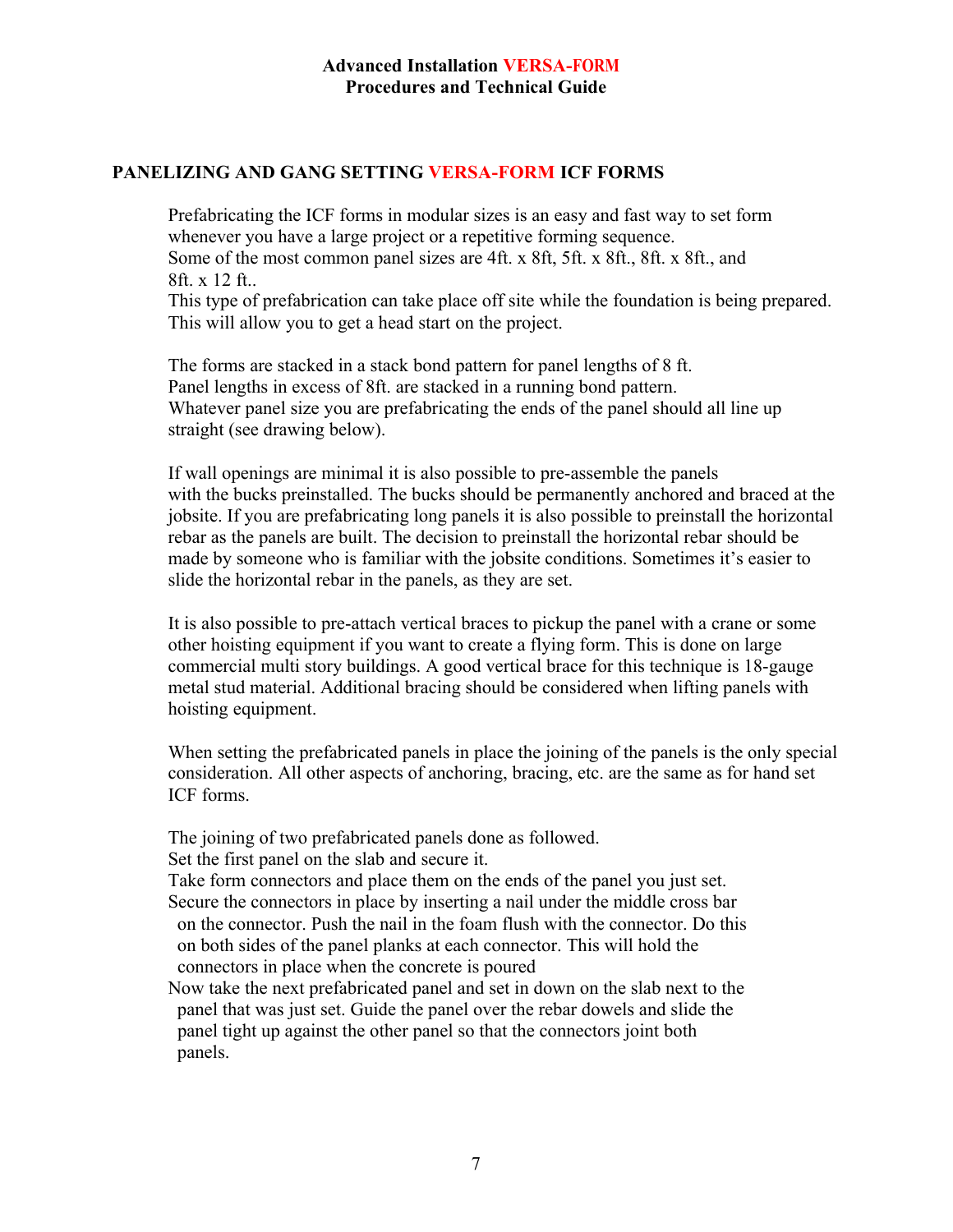Continue this process as outlined until all the panels are set down a wall line. To turn a corner cut the inside planks off the panels to create a corner abutting the panels together at the corner. Brace and tie the corners the same as you would for hand setting planks.

 The primary thing to remember here is to go back and complete tying the panel joints (seams) together. This is accomplished by what we call LACING THE JOINT. This is exactly like lacing a pair of shoe strings. Nylon baling.twine is used for this. Take the twine and tie it to a connector head one connector past the joint in the panels. The take the twine up at a diagonal to a connector one space past the joint in the panels and fasten it to the connector head (wrapping it around the head). Continue this zigzag pattern all the way up the panel and then reverse the pattern back down. Leave a small amount of slack in the twine between connector heads. Now you have created an X pattern over the panel joints. This should be repeated on the other side of the panel as well.

Now take a 16 d nail an insert it between the twine where it makes an X. Begin rotating the nail to twist the twine tight at each row of connectors. This will pull the two panels together and keep them together during the pour. After the pour the twine can be cut off the connectors.



**SEE PLAN DETAILS NEXT PAGE**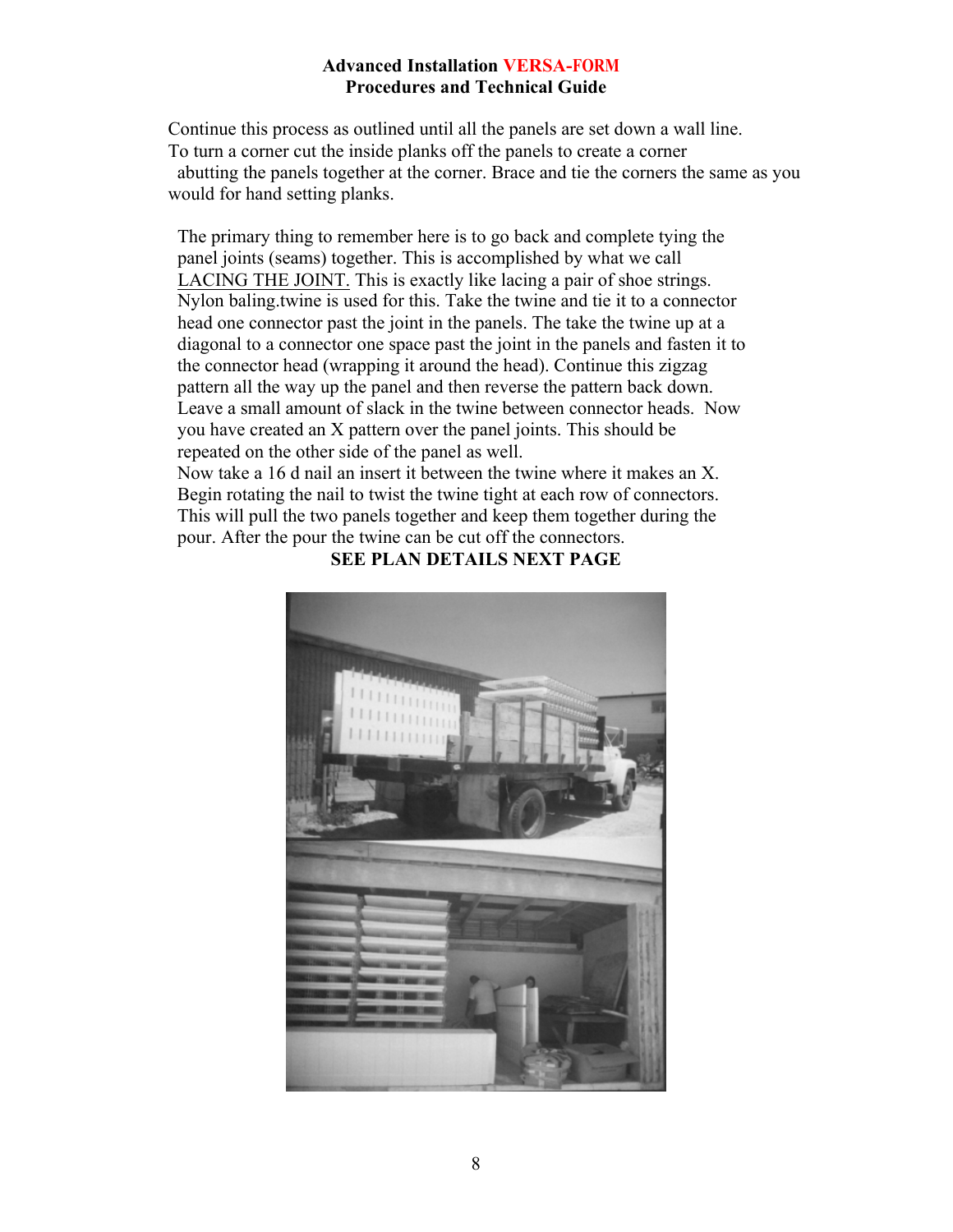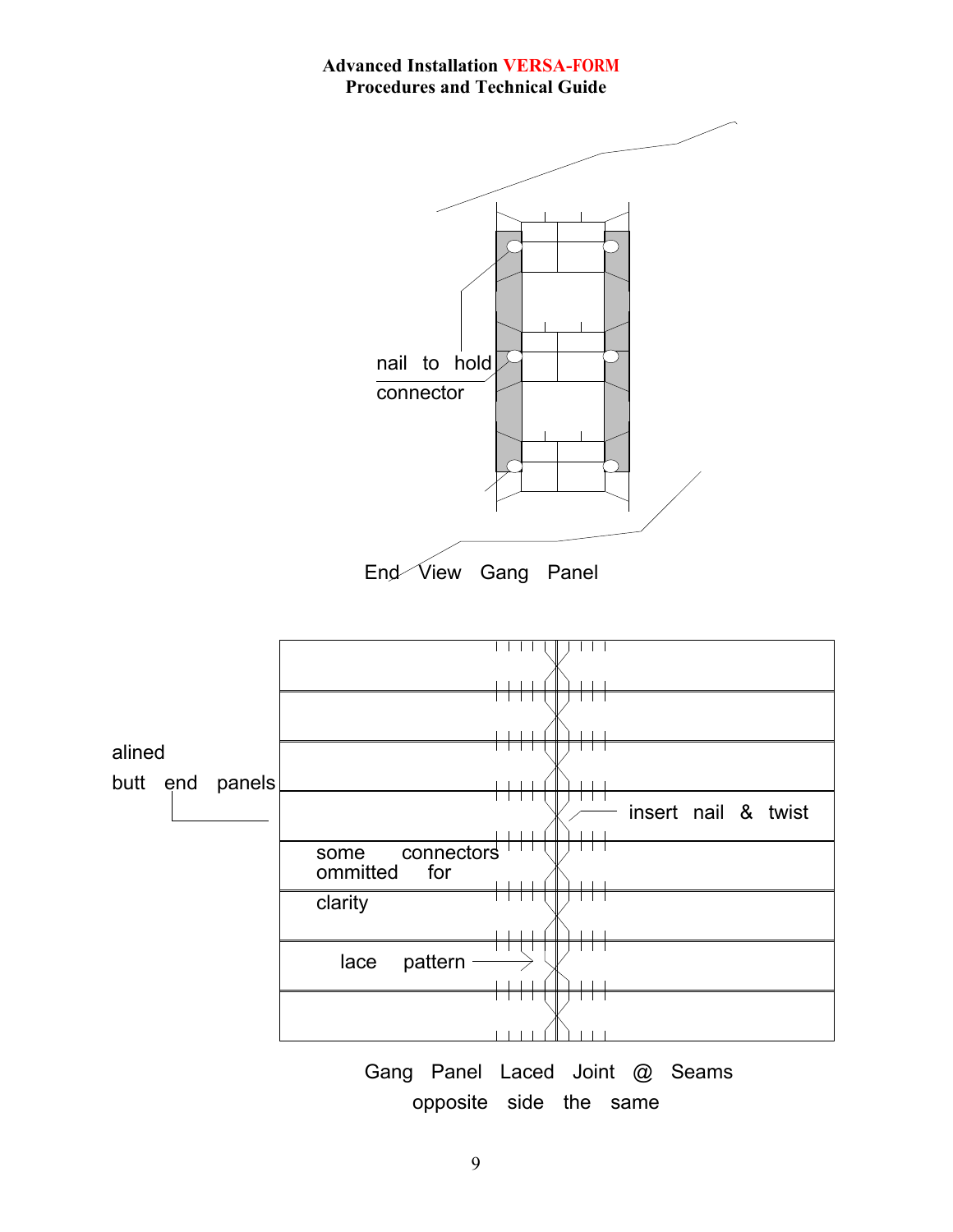#### **VERSA-FORM Precast- Panels**

Precast panels can be formed on edge (horizontal) in various sizes. The panels can be set in multiple side-by-side quantities with all openings for windows and door installed. Install lifting point and pickup points as specified by a structural engineer. The panels are usually picked up from the top ends and at various side points. The rigging for hoisting should be by spreader bar and adjustable pulley wheels. The panel will have to be lifted and rotated into a vertical position for setting. Connect the base of the panel and the top of the panel with weld plates and mechanical connection the same as you would with any tilt up concrete panel.

All VERSA-FORM formwork is exactly the same as cast in place ICF walls.

#### **SEE PLAN DETAILS NEXT PAGE**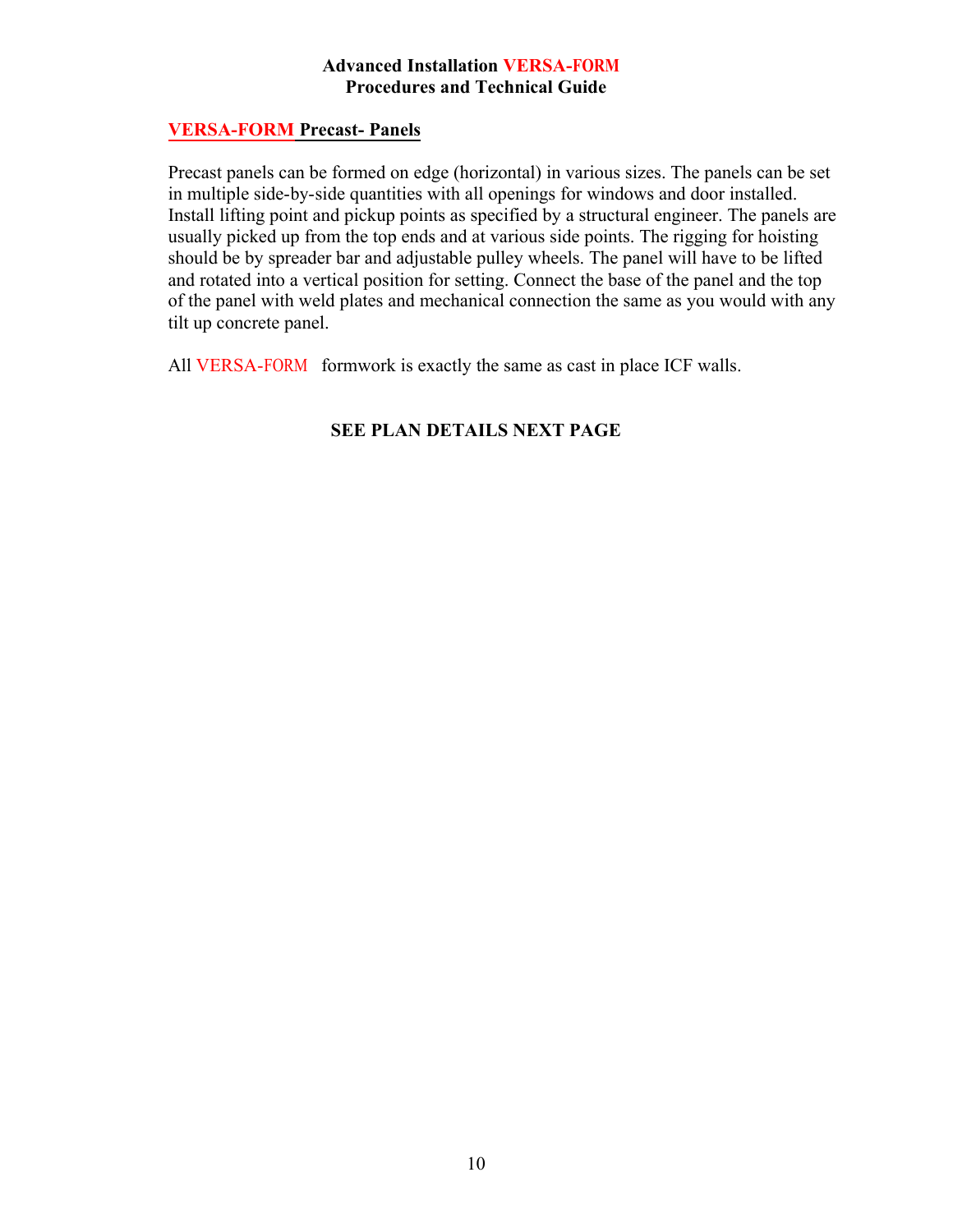

## **PRECAST PANEL DETAIL**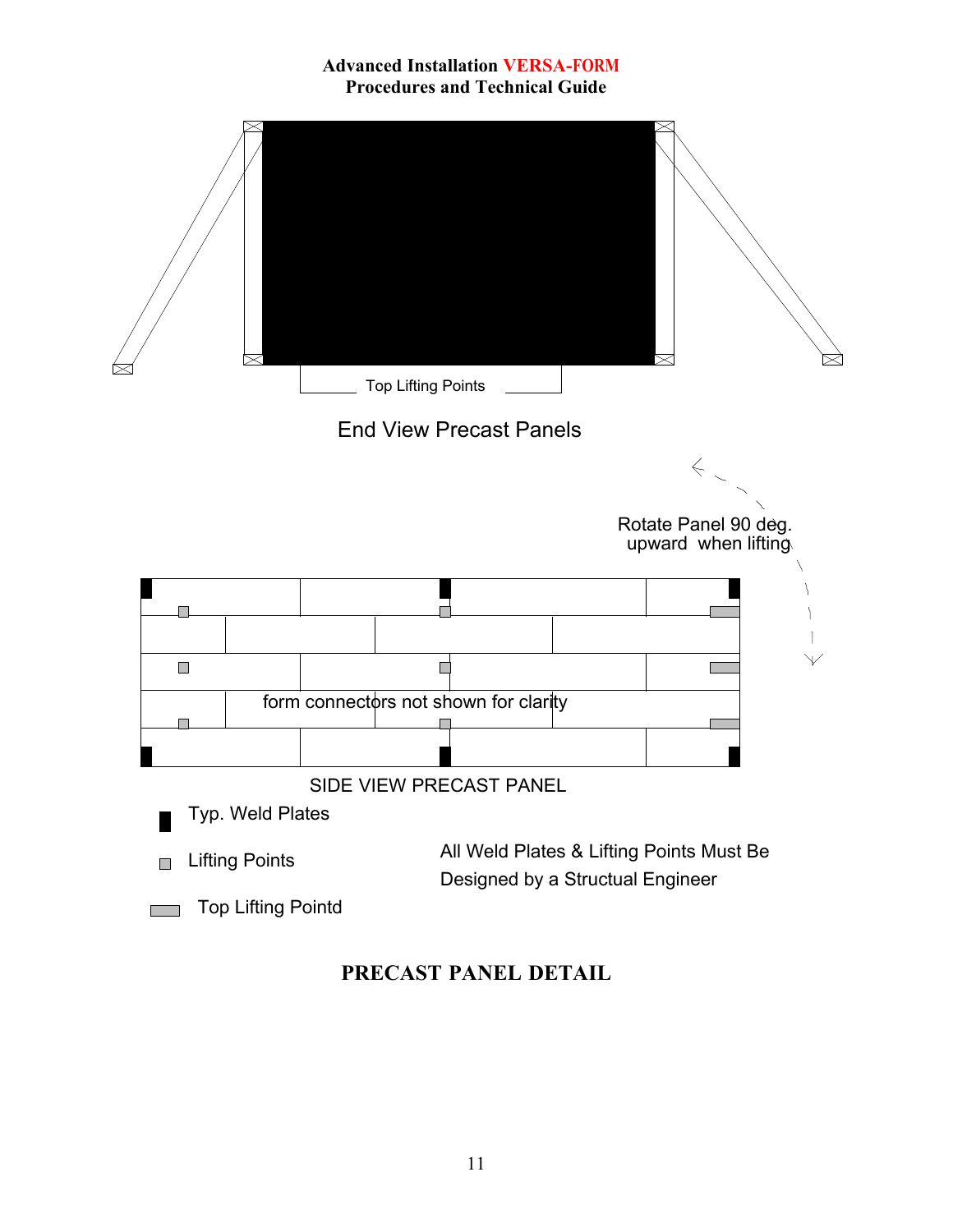## **TILT UP PRECAST PANELS**

A TILT UP PRECAST VERSA-FORM concrete panel is cast flat the same as traditional tilt up concrete panels. With the exception that one side of the panel is cast with the EPS polystyrene foam insulation in place. The other side is left without foam i.e. bare concrete.

Install lifting point and pickup points as specified by a structural engineer. The panels are picked up at various lifting points. The rigging for hoisting should be by spreader bar and adjustable pulley wheels. Connect the base of the panel and the top of the panel with weld plates and mechanical connection the same as you would with any tilt up concrete panel.

#### **SEE PLAN DETAILS NEXT PAGE**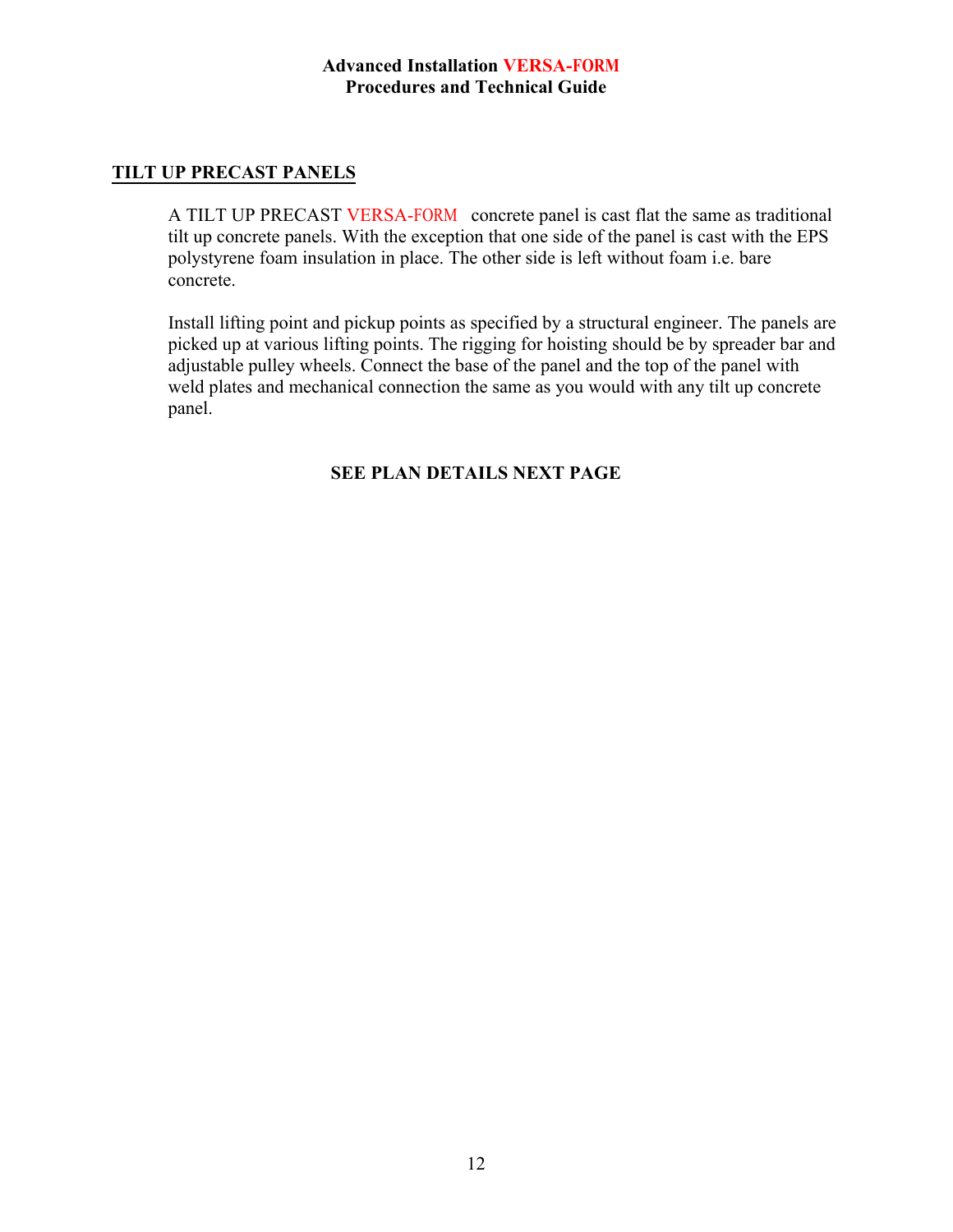

**TILT UP PRECAST VERSA-FORM PANEL DETAIL**